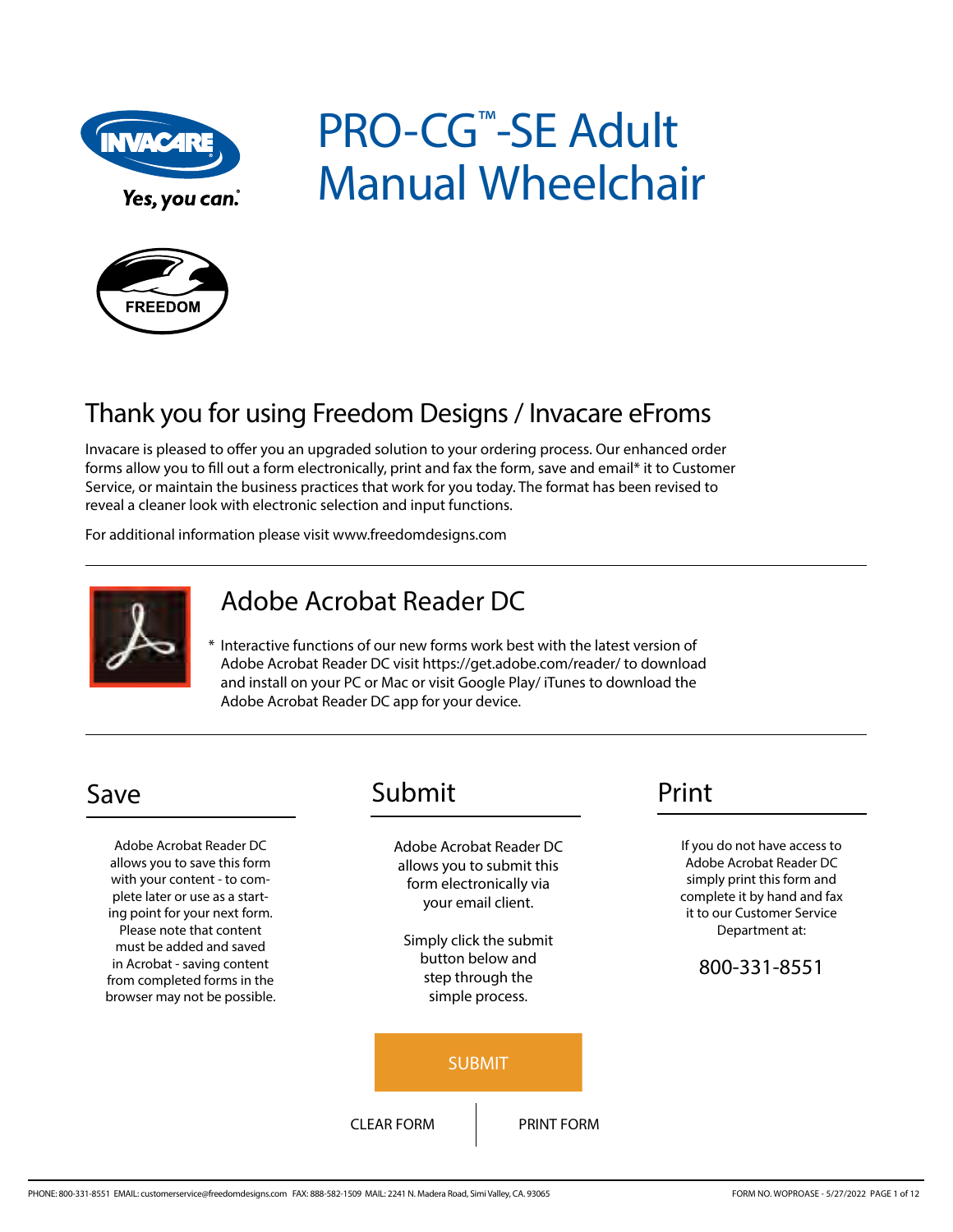

# Account Information

| Request Type: | Quote | Order                                                                                                                                                                                                                          |                                                                                                                                                                                                                                                                                                                                                                                                                         |
|---------------|-------|--------------------------------------------------------------------------------------------------------------------------------------------------------------------------------------------------------------------------------|-------------------------------------------------------------------------------------------------------------------------------------------------------------------------------------------------------------------------------------------------------------------------------------------------------------------------------------------------------------------------------------------------------------------------|
|               |       |                                                                                                                                                                                                                                |                                                                                                                                                                                                                                                                                                                                                                                                                         |
|               |       |                                                                                                                                                                                                                                | <b>CONTACT</b>                                                                                                                                                                                                                                                                                                                                                                                                          |
|               |       |                                                                                                                                                                                                                                |                                                                                                                                                                                                                                                                                                                                                                                                                         |
| SHIP TO       |       |                                                                                                                                                                                                                                | Phone: <u>and the contract of the contract of the contract of the contract of the contract of the contract of the contract of the contract of the contract of the contract of the contract of the contract of the contract of th</u>                                                                                                                                                                                    |
|               |       | Address: Address: Address: Address: Address: Address: Address: Address: Address: Address: Address: Address: Address: Address: Address: Address: Address: Address: Address: Address: Address: Address: Address: Address: Addres | Email: Email: All and the state of the state of the state of the state of the state of the state of the state of the state of the state of the state of the state of the state of the state of the state of the state of the s                                                                                                                                                                                          |
|               |       | State: _________ Zip:_______________                                                                                                                                                                                           |                                                                                                                                                                                                                                                                                                                                                                                                                         |
|               |       |                                                                                                                                                                                                                                |                                                                                                                                                                                                                                                                                                                                                                                                                         |
|               |       |                                                                                                                                                                                                                                | $\mathbf{A} \mathbf{A} = \mathbf{A} \mathbf{A} \mathbf{A} + \mathbf{A} \mathbf{A} + \mathbf{A} \mathbf{A} + \mathbf{A} \mathbf{A} + \mathbf{A} \mathbf{A} + \mathbf{A} \mathbf{A} + \mathbf{A} \mathbf{A} + \mathbf{A} \mathbf{A} + \mathbf{A} \mathbf{A} + \mathbf{A} \mathbf{A} + \mathbf{A} \mathbf{A} + \mathbf{A} \mathbf{A} + \mathbf{A} \mathbf{A} + \mathbf{A} \mathbf{A} + \mathbf{A} \mathbf{A} + \mathbf{A}$ |

# Base Options

A seating system must be purchased separately. No seating system is provided with the PRO-CG frame. No seat or back upholstery is available as an option.

## TRANSPORT OPTIONAL

PRO-30312 PRO-CG Adult SE ............................................................\$2,984 (E1161)

Transportation Option selected separately below. SE frame does not include Freedom Future Fit Program

#### MF: Please do not provide with a customer name

been WC20 tested and approved for transit.

Must be installed by Freedom Designs manufacturing. Freedom's combination of customized seating and wheelchair frames are WC19 crash test approved in accordance with RESNA WC-4: 2012 Section 19, Annexes A, B, C & E as well as ISO 7176-19 (2008) Annexes A, C & D. Most Freedom seating, hardware, and positioning accessories have

| PRO-30240 16" Base Width   |
|----------------------------|
| Specify Seat Width Setting |

Frame Dimensions

| $\mu$ , $\mu$ , $\mu$ , $\mu$ , $\mu$ , $\mu$ , $\mu$ , $\mu$ , $\mu$ , $\mu$ , $\mu$ |  |
|---------------------------------------------------------------------------------------|--|
|                                                                                       |  |
|                                                                                       |  |
| Seat frame adjusts 14" to 16" wide in 1" increments.                                  |  |

#### Specify Seat Depth Setting

| 2" extension required                     |
|-------------------------------------------|
| 2" extension required                     |
| .\$1,065 (E2203)<br>4" extension required |
| 4" extension required                     |

PRO-30260 18" Base Width Specify Seat Width Setting PRO-16W 16"........................................................................................... n/c PRO-17W 17"........................................................................................... n/c PRO-18W 18"........................................................................................... n/c Seat frame adjusts 16" to 18" wide in 1" increments. Specify Seat Depth Setting PRO-30522 16"....................................................................................... n/c

PRO-99997 Transport Brackets – SE .......................................................\$323

| 2" extension required | \$592 (E2203)    |
|-----------------------|------------------|
| 2" extension required | .\$1,065 (E2204) |
| 4" extension required | "\$1,065 (E2204) |
| 4" extension required |                  |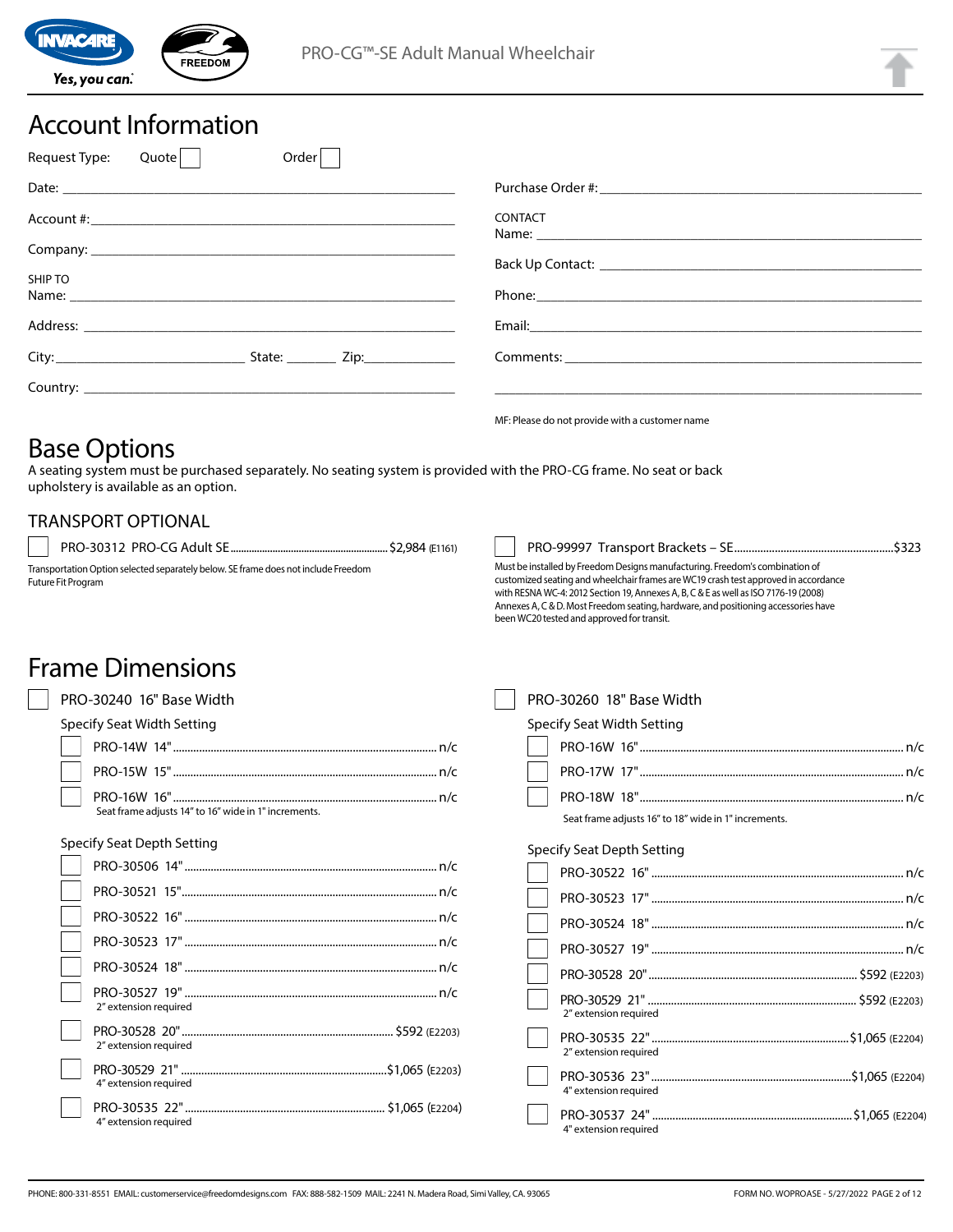

#### PRO-30261 20" Base Width

Specify Seat Width Setting

|  | Seat frame adjusts 18" to 20" wide in 1" increments. |  |
|--|------------------------------------------------------|--|

|  | Specify Seat Depth Setting |
|--|----------------------------|
|  |                            |

| 2" extension required |  |
|-----------------------|--|
| 2" extension required |  |
| 4" extension required |  |
| 4" extension required |  |
|                       |  |

#### SEAT RAIL EXTENSIONS

# Seat Rail Options

Not available with ALL Contracture & 3D Dynamic footrest

systems.

#### LEAF - LOWER EXTREMITY ACCOMMODATION FRAME

PRO-30324 LEAF Seat Frame- Pair ...................................................\$834 (K0108) Front frame angle adjusts 22° from midline for abduction, adduction, and windswept lower extremity positioning. Seat frame(s) can be individually repositioned for up to a 2" leg length discrepancy.

#### SRO - SEAT RAIL ONLY

Specify Back Post Location (if other than specified above)

PRO-30325 SRO Seat Frame- Pair.....................................................\$350 (K0108) SRO is manufactured without standard footrest hanger attachments.

# Vent Options



| 11-1100 Back Post Mounted Vent Bracket \$633 (E1029)                        |  |
|-----------------------------------------------------------------------------|--|
| For LTV vents ONLY. Does NOT include dovetail bracket. Weight limit 15 lbs. |  |

# Auxillary Device Mounts

11-3100 O2 Holder - Aluminum w/ QR Hdwe.................................\$631 (K0108) 11-4000 IV Pole w/ Mounting Hardware .....................................\$311 (K0108)

 $\overline{a}$ 

# Tilt Activations

PRO-30272 Dual Lever Hand Activated Tilt.................................................n/c PRO-30273 Foot Activated Tilt............................................................................n/c Not available with vent tray.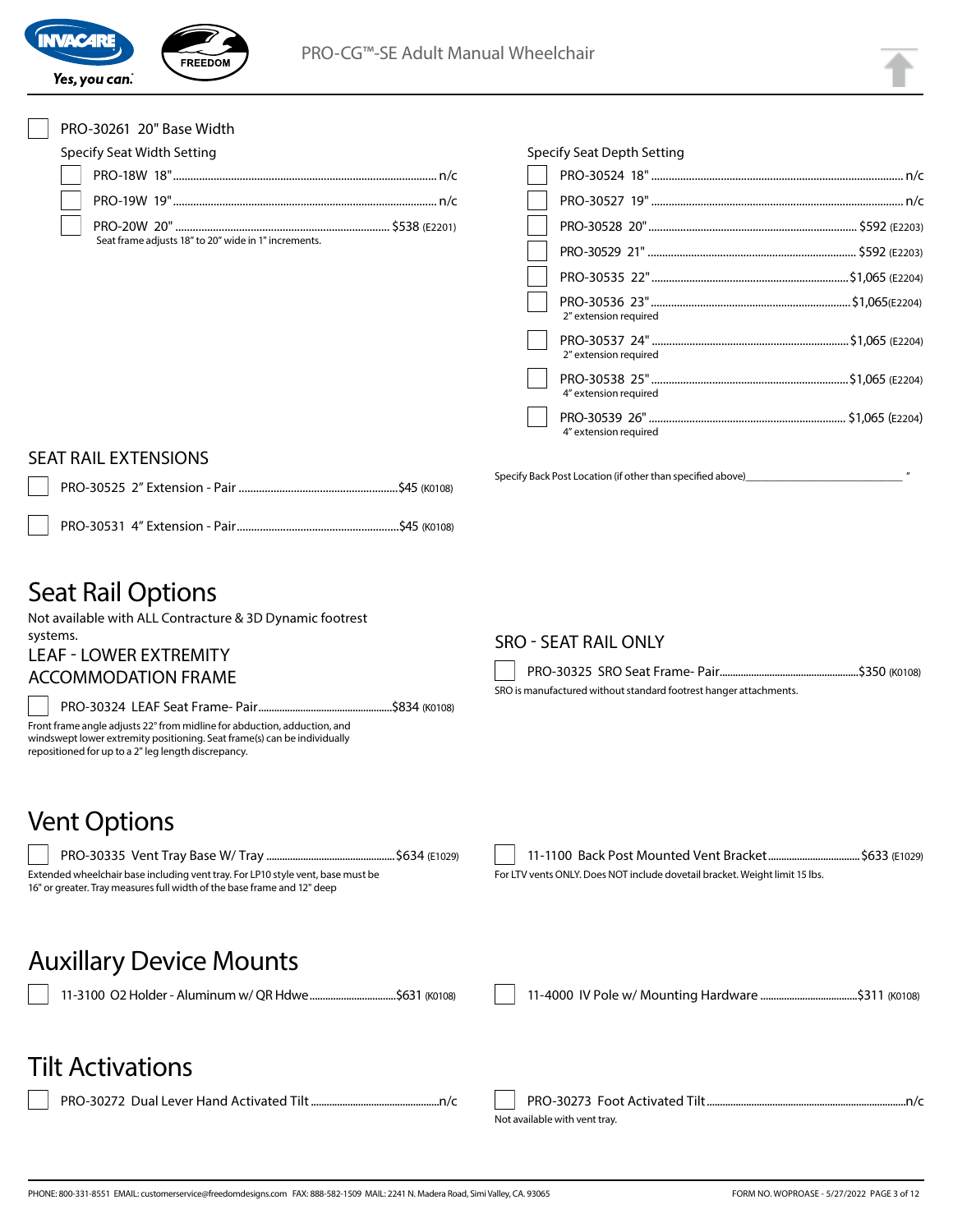

#### Frame Colors (Includes Seat Rail, Caster Housing, and Hangers) Sugar Cookie ....................n/c Neon Yellow......................n/c Yellow ..................................n/c Bright Pink..........................n/c Pink Parfait.........................n/c Sugar Plum.........................n/c Candy Violet......................n/c Candy Raspberry............n/c Extreme Green ................n/c Sparkle Green...................n/c Mystic Teal .......................n/c Pacific Blue.........................n/c Electric Blue.......................n/c Galaxy Blue........................n/c Passion Purple .................n/c Octane Orange................n/c Red Sunset.........................n/c Really Red ...........................n/c Fiery Red.............................n/c Twilight................................n/c Stormy Gray.......................n/c Black ......................................n/c Color to be Determined.......................n/c Back Posts BACK POST OPTIONS PRO-30545 Fold-Down Back Posts...................................................................n/c PRO-30562 Reduced Shear Recline Back ...................................\$1,500 (E1226) PRO-30542 Dynamic Rocker Back - Seating Dynamics...................................................................................\$2,200 (E2398) Angle adjustable from 72° to 108° in 6° increments. Can be locked-out when needed. Includes a set of 4 elastomers in different durometers to allow spring adjustment in the field. PRO-30564 Reduced Shear Recline Back with Angle-Adjustable Stroller Handle Extension......................................................\$1,712 Recline range is 65° from 97° to 162°. Pivot point is 2.5" above the seat rail. Solid Back Insert installation requires 4-points of attachment hardware. Seat-to-Back hinges are not compatible with any Super Reclining Reduced Shear Back. PUSH HANDLE OPTIONS PRO-30518 90° Bend Back Post Tubes.............................................................n/c PRO-30544 Straight Back Post Tubes..............................................................n/c Requires selection of Push Button Angle Adjustable Stroller Handle (PRO-30571 or PRO-30576). Not available with Reduced Shear Recline Back. PUSH HANDLE HEIGHT PRO-30515 Short - 20" High..................................................................................n/c PRO-30514 Medium - 23" High............................................................................n/c PRO-30516 Tall - 26" High.......................................................................................n/c Base Colors PRO-BBASE Black Base ...............................................................................n/c PRO-CBASE Matching Base and Frame Color.................................\$100 PRO-CACCENT Accent Base Color ..............................................\$150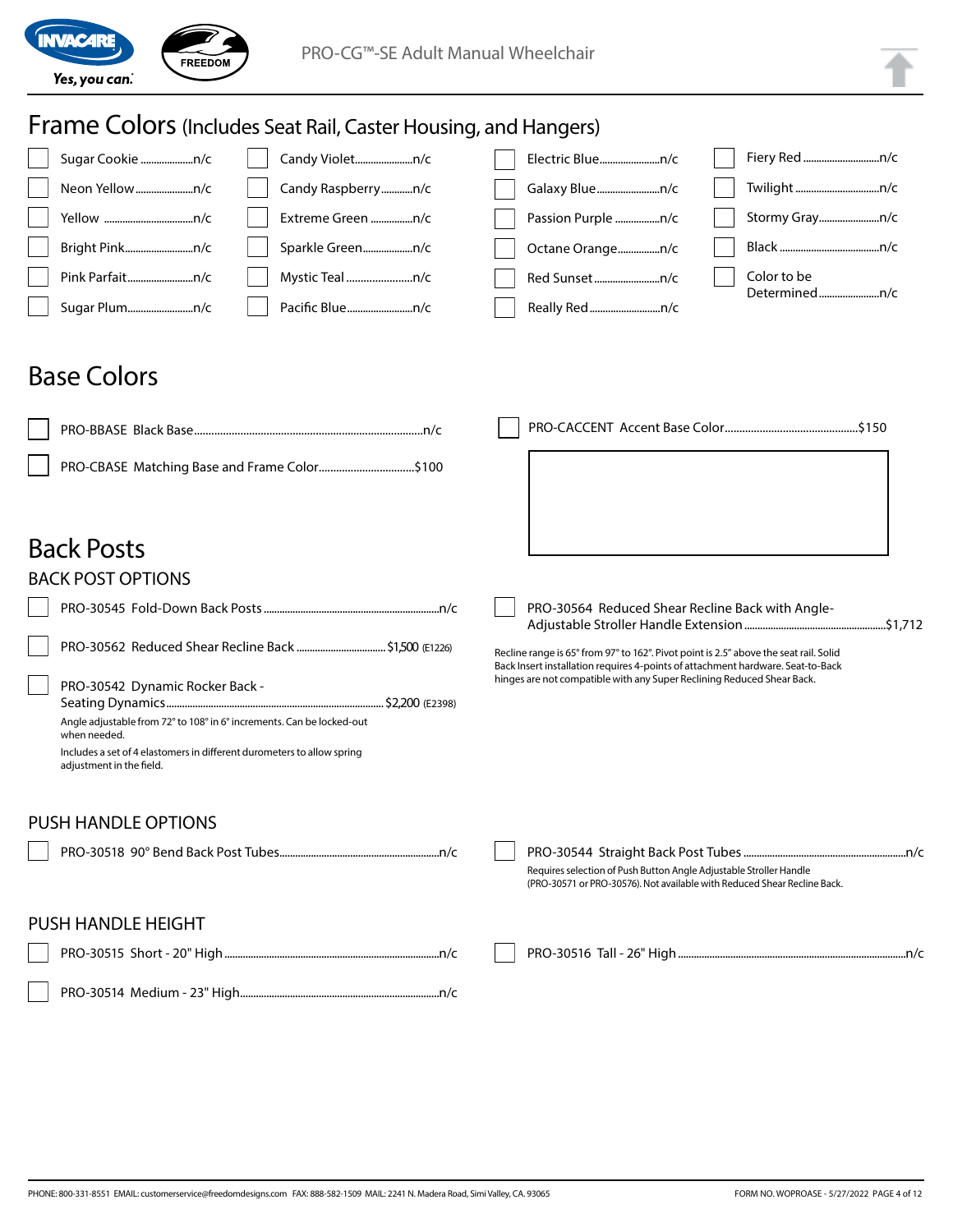

# Push Handle Extension Options



All push handle extensions except PRO-30561 add approximately 6.5" to push handle height. All push handle extensions except Individual include a black neoprene wrap around pad.

| Not available with Straight Back Posts. Not available with Recline.                                                                                                                                                                     | PRO-30590 Stroller Handle Extension - Width<br>Not available with Straight Back Posts. Not available with Recline.                                                                                             |         |
|-----------------------------------------------------------------------------------------------------------------------------------------------------------------------------------------------------------------------------------------|----------------------------------------------------------------------------------------------------------------------------------------------------------------------------------------------------------------|---------|
| PRO-SE 30571 Push Button, Angle-Adjustable Stroller<br>Available on wheelchair frames 15W & smaller only. Plastic hinge up to<br>200° range of adjustment. PRO-30571 or PRO-30576 required with<br>Straight Back Post Tubes (PRO-30544) | PRO-30576 Heavy Duty Push Button, Angle-Adjustable<br>Available on any size frame. Metal hinge up to 180° range of adjustment.<br>PRO-30571 or PRO-30576 required with Straight Back Post Tubes<br>(PRO-30544) | . \$193 |
| <b>PRO-30517 Individual Stroller Handle Extensions</b><br>Not available with Straight Back Posts. Not available with Recline.                                                                                                           |                                                                                                                                                                                                                |         |

# Footrests

#### Footrest / Extension Lengths

| Extension/ | 75° Pop     | 75° Lch         | 90° Pop     | 90 °Lch     | ELR (90°)   |
|------------|-------------|-----------------|-------------|-------------|-------------|
| Hanger     |             |                 |             |             |             |
| Hanger     | $6" - 8"$   | $5.5" - 8.5"$   | $4" - 8"$   | $4" - 8"$   | $6" - 12"$  |
| Only       |             |                 |             |             |             |
| High       | N/A         | N/A             | $1.5 - 3$   | N/A         | N/A         |
| Mount      |             |                 |             |             |             |
| 4.5" H D   | $9" - 12"$  | $9.5" - 12.5"$  | $9" - 12"$  | $9" - 12"$  | $13" - 15"$ |
| Ext.       |             |                 |             |             |             |
| $6.5"$ HD  | $9" - 15"$  | $9.5" - 15.5"$  | $9" - 15"$  | $9" - 15"$  | $13" - 17"$ |
| Ext.       |             |                 |             |             |             |
| 4"         | $10" - 13"$ | $9.5" - 12.5"$  | $11" - 13"$ | $10" - 13"$ | $13" - 15"$ |
| Adjustable |             |                 |             |             |             |
| 6"         | $12" - 15"$ | $10.5" - 14.5"$ | $13" - 15"$ | $12" - 15"$ | $13" - 18"$ |
| Adjustable |             |                 |             |             |             |
| 8"         | $14" - 17"$ | $12.5" - 16.5"$ | N/A         | N/A         | 14"-20"     |
| Adjustable |             |                 |             |             |             |
| 10"        | $16" - 19"$ | 14.5"-18.5"     | N/A         | N/A         | 16"-22"     |
| Adjustable |             |                 |             |             |             |



#### MAPS Footrest / Extension Lengths

| Extension/  | 75° Pop        | 75° Lch     | 90° Pop         | 90 °Lch        | ELR $(90^\circ)$ |
|-------------|----------------|-------------|-----------------|----------------|------------------|
| Hanger      |                |             |                 |                |                  |
| Hanger      | $5.5" - 7.5"$  | $5" - 8"$   | $5.5" - 7.5"$   | $4.5" - 7.5"$  | $4.5" - 8.5"$    |
| Only        |                |             |                 |                | & 11.5"          |
| High        | N/A            | N/A         | N/A             | N/A            | N/A              |
| Mount       |                |             |                 |                |                  |
| 4.5" H D    | $8.5" - 11.5"$ | $9" - 12"$  | $8.5" - 11.5"$  | $8.5" - 11.5"$ | $12.5" - 14.5"$  |
| Ext.        |                |             |                 |                |                  |
| 6.5" H D    | $8.5" - 13.5"$ | $9" - 14"$  | $8.5" - 13.5"$  | $8.5" - 13.5"$ | $12.5" - 16.5"$  |
| Ext.        |                |             |                 |                |                  |
| 4" Adjust-  | $8.5" - 11.5"$ | $9" - 12"$  | $9.5" - 11.5"$  | $8.5" - 11.5"$ | 12.5"-14.5"      |
| able        |                |             |                 |                |                  |
| 6" Adjust-  | 10.5"-13.5"    | $10" - 14"$ | $11.5" - 13.5"$ | $8.5" - 13.5"$ | 12.5"-17.5"      |
| able        |                |             |                 |                |                  |
| 8" Adjust-  | 12.5"-15.5"    | $12" - 16"$ | N/A             | N/A            | 13.5"-19.5"      |
| able        |                |             |                 |                |                  |
| 10" Adjust- | 14.5"-17.5"    | $14" - 18"$ | N/A             | N/A            | $15.5" - 21.5"$  |
| able        |                |             |                 |                |                  |

Length is measured from top of footrest plate to top of seat rail. Without extensions bottom hanger hole not accessible for hardware. Heavy duty extensions do not telescope adjust. Footrests adjust vertically in length on heavy duty extension tubes.

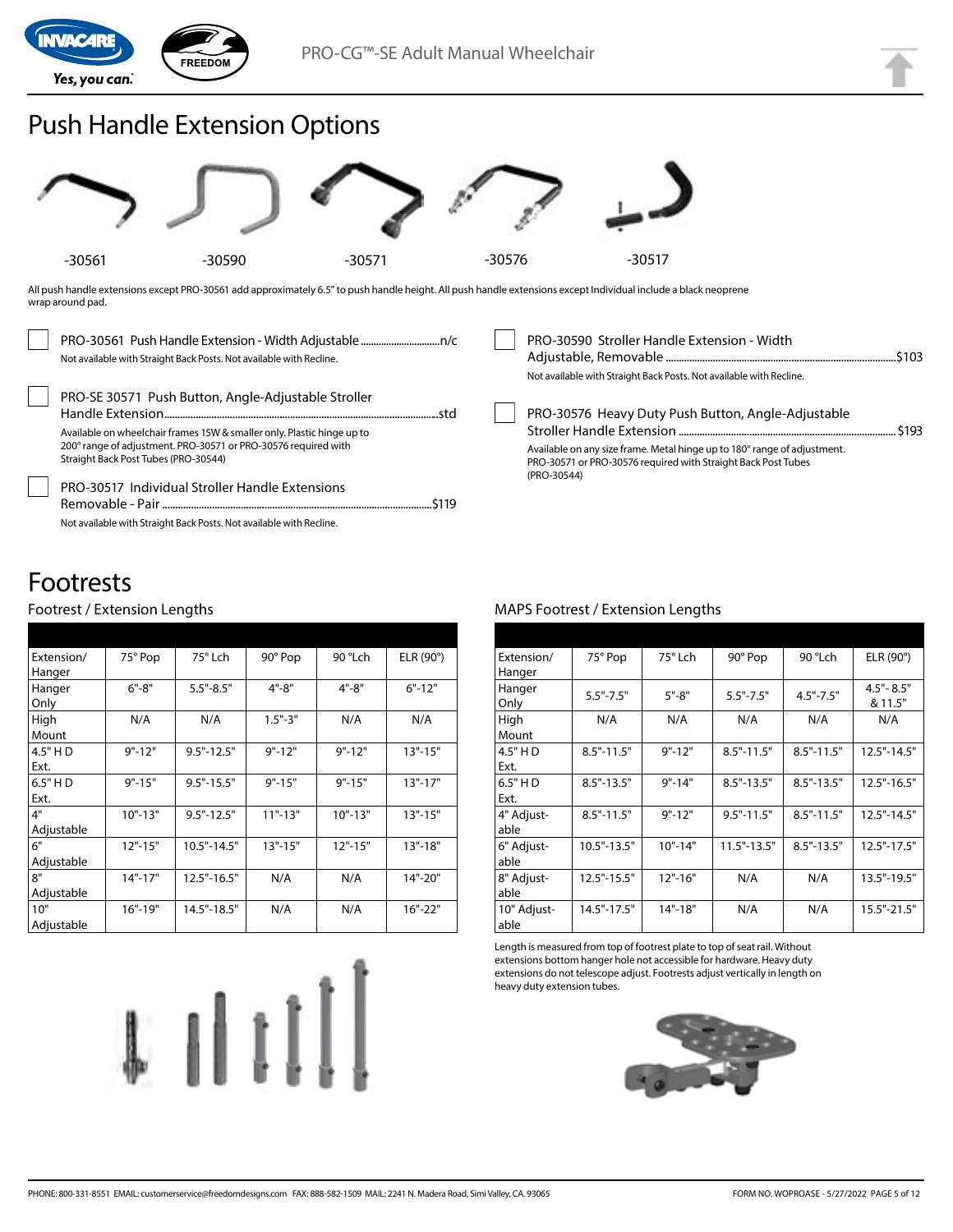

Not available with all 90° hangers.

FREEDOM

## ANCEDC

| HANGERS                                                                                                                                                                            |                                                                                                                        |  |
|------------------------------------------------------------------------------------------------------------------------------------------------------------------------------------|------------------------------------------------------------------------------------------------------------------------|--|
|                                                                                                                                                                                    |                                                                                                                        |  |
| Not available with 8"or 10" Telescoping Extensions.                                                                                                                                | Not available with 8"or 10" Telescoping Extensions.                                                                    |  |
| PRO-30279 90° Pop-Up Swing Away Elevating<br>Not available with all Telescoping extensions.                                                                                        |                                                                                                                        |  |
| <b>FOOTPLATES &amp; FOOTBOARDS</b>                                                                                                                                                 |                                                                                                                        |  |
| PRO-36033 Aluminum Angle Adj. Flip-up<br>Does not include Heel Loops, select below.                                                                                                | PRO-36029 Aluminum Angle                                                                                               |  |
|                                                                                                                                                                                    |                                                                                                                        |  |
| <b>FOOTPLATE OPTIONS</b>                                                                                                                                                           |                                                                                                                        |  |
| Requires selection of Aluminum Angle Adjustable Footplates. Not<br>compatible with<br>Composite footplates or Aluminum Footboard. Not compatible with<br>Seating Dynamics hangers. |                                                                                                                        |  |
| <b>HANGER EXTENSION OPTIONS</b>                                                                                                                                                    |                                                                                                                        |  |
|                                                                                                                                                                                    |                                                                                                                        |  |
|                                                                                                                                                                                    |                                                                                                                        |  |
| Not available with all 90° hangers.                                                                                                                                                | Heavy duty extensions do not telescope adjust. Footrests adjust vertically in<br>length on heavy duty extension tubes. |  |
|                                                                                                                                                                                    |                                                                                                                        |  |

Clear Selection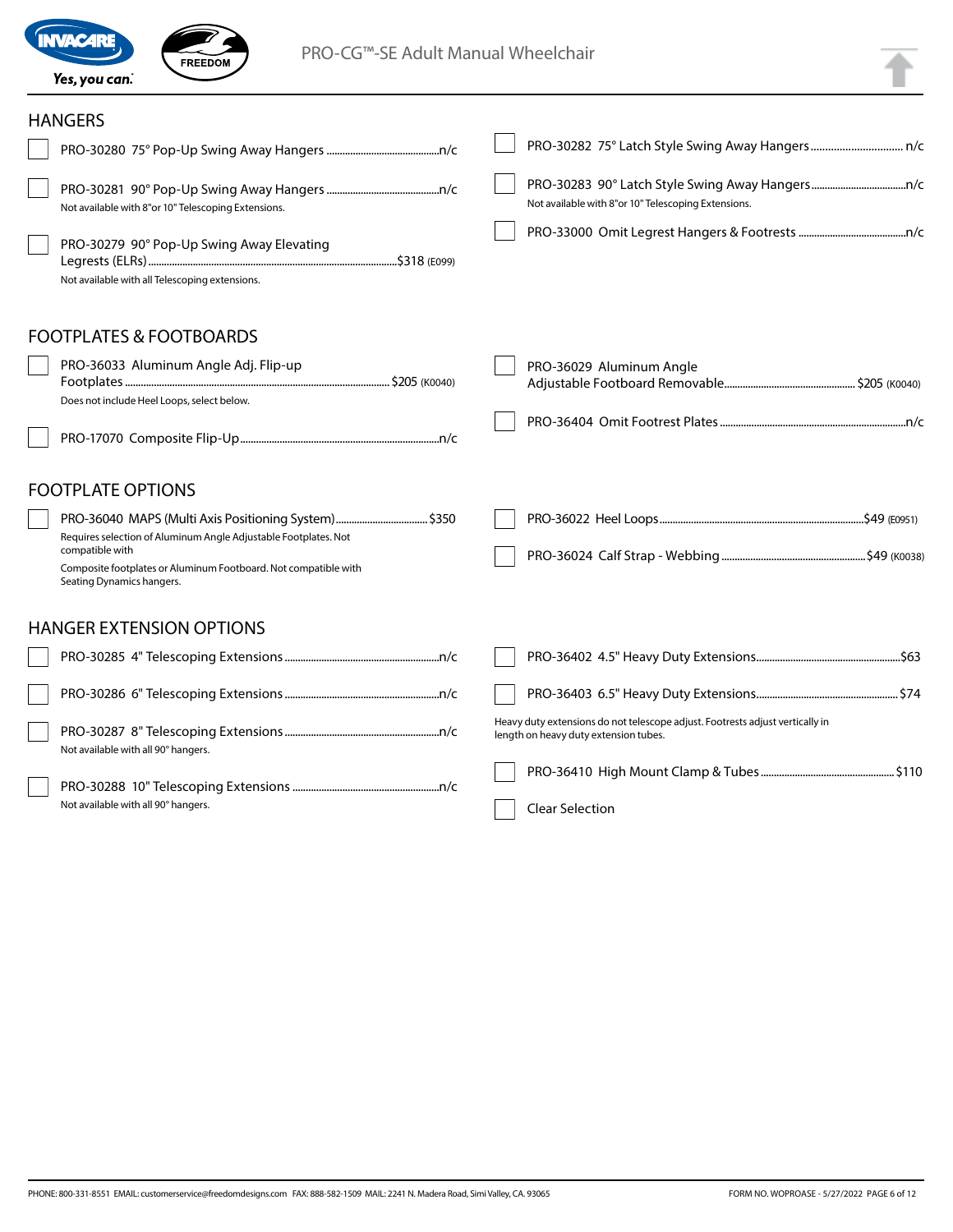

Yes, you can.

# Specialized Footrests

**FREEDOM** 

ALL legrest measurements are from the seat rail to footplate. Not available with LEAF or SRO seat rail options. Frame and/or front caster choice may limit adjustment range and/or cause interference.

## SPECIALIZED FOOTREST SEAT RAIL TO FOOTPLATE MEASUREMENTS

| <b>Part Number</b> | Extension       | Super<br>Contracture | 3D Dynamic<br>Hi Pivot | <b>3D Dynamic</b><br><b>STD</b> |
|--------------------|-----------------|----------------------|------------------------|---------------------------------|
| 6402-01            | Short           | $10.5" - 13.5"$      |                        |                                 |
| 6402-02            | Long            | $13.5" - 18.5"$      |                        |                                 |
| 6405-01            | 0"-2" Extension |                      | $6.25" - 10.75"$       | 12.75-15.25"                    |
| 6409-01            | 1"-3" Extension |                      | 7.25-11.75"            | 13.75-16.25"                    |
| 6406-01            | 2"-4" Extension |                      | 8.25-12.75"            | 14.75-17.25"                    |
| 6410-01            | 3"-5" Extension |                      | $9.25 - 13.75"$        | 15.75-18.25"                    |
| 6407-01            | 4"-6" Extension |                      | 10.25-14.75"           | 16.75-19.25"                    |
| 6411-01            | 5"-7" Extension |                      | 11.25-15.75"           | 17.75-20.25"                    |
| 6508-01            | 6"-8" Extension |                      | 12.25-16.75"           | 18.75-21.25"                    |



Length measured from top of footrest plate to top of seat rail. 3D HiPivot includes 4.5" of length adjustment, 3D includes 2.5" of length adjustment.

#### CONTRACTURE FOOTREST HANGERS

| Super Contracture for frames 14" wide and greater only.                      |                                       |
|------------------------------------------------------------------------------|---------------------------------------|
| Includes short hanger extension.                                             | Includes long hanger extension.       |
| <b>3D DYNAMIC FOOTREST HANGERS</b>                                           |                                       |
|                                                                              |                                       |
| DYNAMIC FOOTREST EXTENSION OPTIONS                                           |                                       |
|                                                                              |                                       |
|                                                                              |                                       |
|                                                                              |                                       |
|                                                                              |                                       |
| SPECIALIZED FOOTPLATES                                                       |                                       |
|                                                                              | For frames 16" wide and greater only. |
| For frames 18" wide and greater only. Not available with Contracture Hangers |                                       |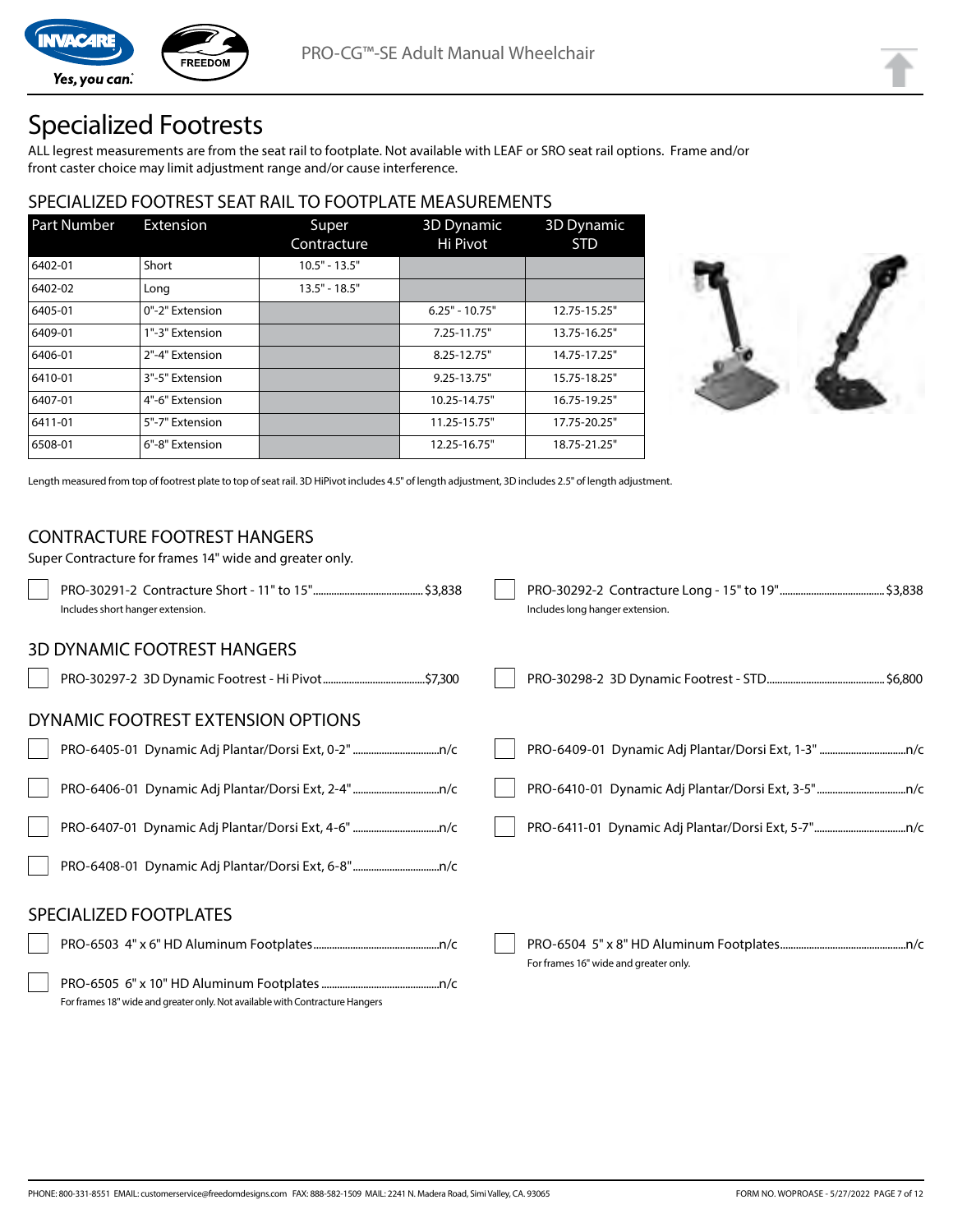

# Armrests

 $\sqrt{2}$ 

|  | BACK POST MOUNTED ARMRESTS |  |
|--|----------------------------|--|
|--|----------------------------|--|

| Omit Armrests                                                                           |                                |
|-----------------------------------------------------------------------------------------|--------------------------------|
| Foam wrap pad STD on all back post mounted armrests.                                    |                                |
|                                                                                         | PRO-38215 17" to 20" Flip-Back |
| PRO-38210 10.5" to 13.5" Flip-Back<br>Full length pad on 13.5" or longer armrests only. |                                |

# Armrest Heights

| Armrest and Pad                 | Foam           | Desk           | Full           |
|---------------------------------|----------------|----------------|----------------|
| Flip Back                       | $6.5" - 11.5"$ | $7.5" - 12.5"$ | $7.5" - 12.5"$ |
| Flip Back Locking               | $6.5" - 11.5"$ | $7.5" - 12.5"$ | $7.5" - 12.5"$ |
| Telescoping Flip Back           | $6.5" - 11.5"$ | $7.5" - 12.5"$ | $7.5" - 12.5"$ |
| Flip Back Locking Telescoping   | $6.5" - 11.5"$ | $7.5" - 12.5"$ | $7.5" - 12.5"$ |
| Single Post Height Adj. Short   |                | $8" - 14"$     | $8" - 14"$     |
| Single Post Height Adj. Tall    |                | $10" - 16"$    | $10" - 16"$    |
| Dual Post Fixed Height          |                | 9.5''          | 9.5''          |
| Dual Post Flip Back Height Adj. |                | $9" - 13"$     | $9" - 13"$     |



All heights from top of seat frame to top of armrest pad.

#### FRAME MOUNTED ARMRESTS

| PRO-38217 Single Post Height Adjustable, | PRO-38203 Single Post Height Adjustable, |
|------------------------------------------|------------------------------------------|
|                                          | PRO-38206 Dual Post Flip-Back Height     |
| ARM PAD OPTIONS                          |                                          |
|                                          | 13.5" or longer armrests only.           |
| Casters                                  |                                          |
|                                          |                                          |
|                                          |                                          |
|                                          |                                          |
|                                          |                                          |
|                                          |                                          |
|                                          |                                          |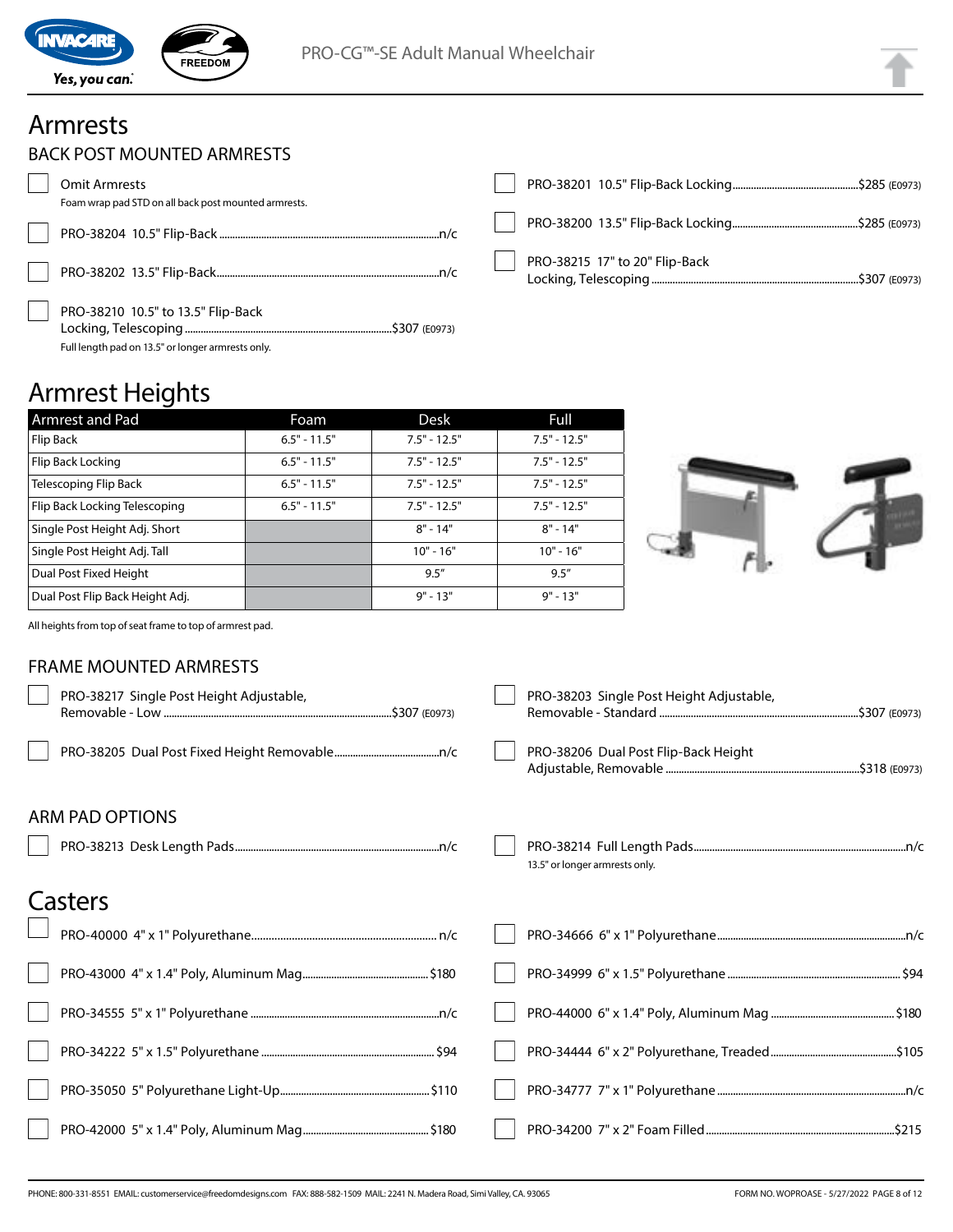



| <b>Wheel Options</b>                                                  | 12" | 16'' | 18" | 20'' | 22" | 24" |
|-----------------------------------------------------------------------|-----|------|-----|------|-----|-----|
| MAGS for Polyurethane Tires - Full Profile                            | x   | x    | x   | х    | x   | x   |
| MAGS for Polyurethane Tires - Low Profile                             | x   |      |     |      |     |     |
| MAGS for Pneumatic Tires - Compatible with all pneumatic tire options | x   | X    | x   | x    | X   | x   |
| Spoke Wheel - Black Compatible with all 16" & 18" tire options        |     | X    | X   |      |     |     |
| Handrim Option                                                        |     |      |     | x    | x   | X   |
| <b>Tire Options</b>                                                   |     |      |     |      |     |     |
| Polyurethane Tires - Black, Full Profile                              | x   | X    | X   | X    | X   | X   |
| Polyurethane Tires - Black, Low Profile                               | x   |      |     |      |     |     |
| <b>Pneumatic Tires - Black</b>                                        | x   | X    | X   | x    | X   | X   |
| <b>Pneumatic Tires - Gray</b>                                         | x   | X    | x   | X    | X   | X   |
| Airless Inserts - Compatible with all pneumatic tire options          | x   | X    | X   | X    | X   | x   |

# Rear Wheels

#### MAGS FOR PNEUMATIC TIRES

|  | 12" mag wheels not available with 7" casters. |
|--|-----------------------------------------------|
|  |                                               |
|  |                                               |
|  |                                               |
|  |                                               |
|  |                                               |

#### MAGS FOR POLYURETHANE TIRES - FULL PROFILE

| $\mathbf{L}$ |  |
|--------------|--|
|              |  |
|              |  |
|              |  |
|              |  |
|              |  |

#### SPOKE

## MAGS FOR POLYURETHANE TIRES - LOW PROFILE

PRO-31526 12" Wheel for Low Profile Poly................................n/c

#### HANDRIM OPTIONS

PRO-31005 Plastic Coated Handrims........................................................\$130 20", 22" & 24" Mag wheels only, not available with drum brakes

PRO-31006 Omit Handrims

#### PNUEMATIC TIRE OPTIONS

|                                                                  | PRO-31516 Full P |
|------------------------------------------------------------------|------------------|
| PRO-31544 Black Pnuematic Tire with Airless Inserts \$92 (E2213) | PRO-31515 Full P |
|                                                                  | PRO-31045 Low    |
| PRO-31000 Gray Pneumatic Tire with Airless Inserts\$92 (E2213)   | 12" Mag wheel or |

#### POLYURETHANE TIRE OPTIONS

| $\blacksquare$                                     |
|----------------------------------------------------|
|                                                    |
| $\blacksquare$                                     |
| 12" Mag wheel only, not available with drum brakes |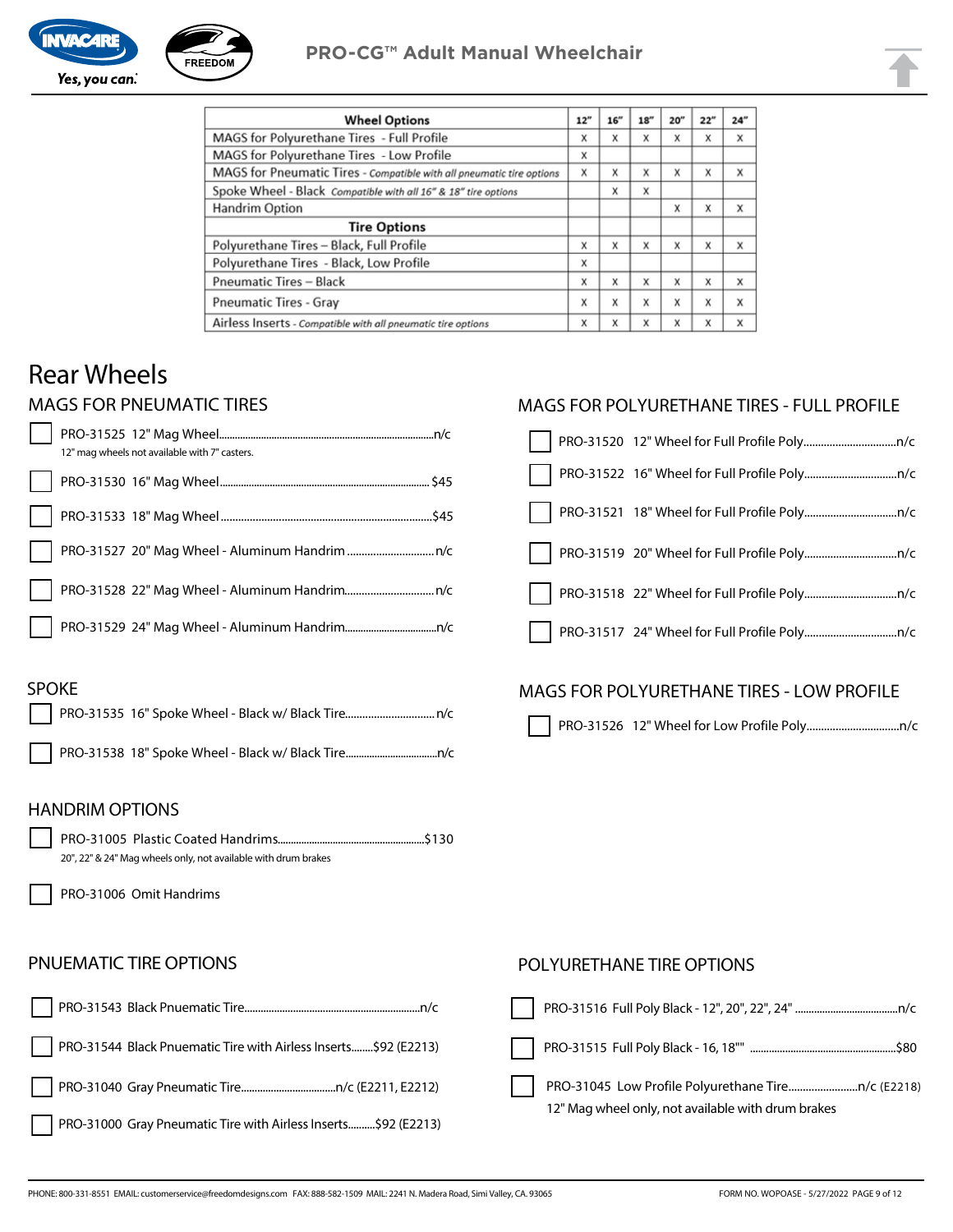

# Wheel/Caster Seat Rail to Floor Heights

| <b>Rear Wheel</b>      | <b>Caster Wheel</b>                            |                                                       |                                                           |                                                       |                                              |                                              |
|------------------------|------------------------------------------------|-------------------------------------------------------|-----------------------------------------------------------|-------------------------------------------------------|----------------------------------------------|----------------------------------------------|
|                        | 4"                                             | $5"$                                                  | 6"                                                        | $6 \times 2"$                                         | 7"                                           | $7 \times 2$ "                               |
| $12''$                 | $15"$<br>15.5"<br>16"<br>18.5"<br>19"          | $15"$<br>15.5"<br>16"<br>18.5"<br>19"                 | 18.5"<br>$19"$                                            | 18.5"<br>19"                                          | 18.5"<br>19"                                 | 18.5"<br>19"                                 |
| 16''                   | $15"$<br>15.5"<br>16"<br>16.5"<br>17"<br>17.5" | 15"<br>15.5"<br>16"<br>16.5"<br>17"<br>17.5"          | 16"<br>16.5"<br>17"<br>17.5"<br>$20"$                     | 16"<br>16.5"<br>17"<br>17.5"<br>$20"$                 | $17"$<br>17.5"<br>20"<br>$\frac{1}{20.5}$ "  | 17"<br>17.5"<br>$20"$<br>20.5"               |
| 18''                   | $15"$<br>15.5"<br>16"<br>16.5"<br>17"<br>17.5" | 15.5"<br>16"<br>16.5"<br>17"<br>17.5"<br>18"<br>18.5" | $16"$<br>16.5"<br>17"<br>17.5"<br>$18"$<br>18.5"          | 16"<br>16.5"<br>17"<br>17.5"<br>18"<br>18.5"          | $17"$<br>17.5"<br>$18"$<br>18.5"             | $17"$<br>17.5"<br>18"<br>18.5"               |
| 20"                    | 17"<br>17.5"<br>18"<br>18.5"<br>19"            | 17"<br>17.5"<br>18"<br>18.5"<br>19"<br>19.5"          | $17"$<br>17.5"<br>$18"$<br>18.5"<br>19"<br>19.5"<br>$20"$ | 17"<br>17.5"<br>18"<br>18.5"<br>19"<br>19.5"<br>$20"$ | $17"$<br>17.5"<br>18"<br>18.5"<br>19"<br>20" | $17"$<br>17.5"<br>18"<br>18.5"<br>19"<br>20" |
| 22"                    | $18"$<br>18.5"<br>ן 19"                        | $18"$<br>18.5"<br>$19"$<br>19.5"                      | $18"$<br>18.5"<br>$19"$<br>19.5"<br>$20"$                 | 18"<br>18.5"<br>$19"$<br>19.5"<br>$20"$               | $18"$<br>18.5"<br>ע19"<br>$20"$              | $18"$<br>18.5"<br>∫ 19"<br>$20"$             |
| $24"$                  | 18.5"<br>$19"$                                 | 18.5"<br>19"                                          | 19"<br>19.5"<br>$20"$                                     | 19"<br>19.5"<br>$20"$                                 | ∫ 19"<br>$20"$<br>20.5"                      | 19"<br>$20"$<br>20.5"                        |
| <b>Clear Selection</b> |                                                |                                                       |                                                           |                                                       |                                              |                                              |

Use chart to determine seat rail to floor height. Caster sizes may vary slightly in height by type. Seat rail to floor heights are approximate, and are impacted by wheel type, caster size and braking choice. Heights can vary +/- 1/4". Seat pan choice increases seat rail to floor height 3/8" to 3/4".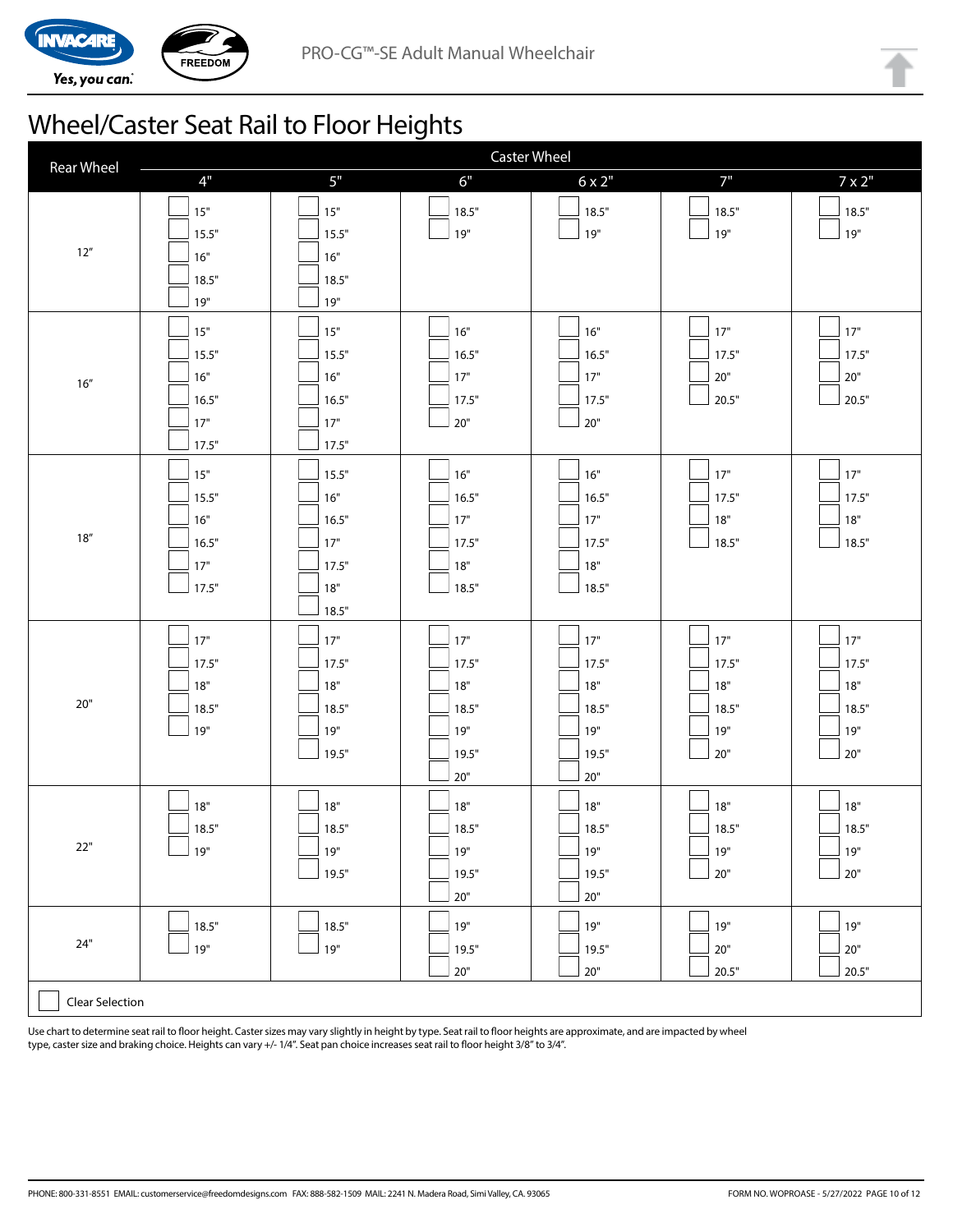

# Wheel Locks

| <b>STANDARD</b>                                                                                                                                                                                      |  |                                                                                                                                  |  |
|------------------------------------------------------------------------------------------------------------------------------------------------------------------------------------------------------|--|----------------------------------------------------------------------------------------------------------------------------------|--|
|                                                                                                                                                                                                      |  |                                                                                                                                  |  |
| <b>WHEEL LOCK OPTIONS</b>                                                                                                                                                                            |  |                                                                                                                                  |  |
| <b>DRUM LOCK</b><br>Includes manual wheel locks to be used with public transportation. Not available with 12" mag wheels with low pro poly tires.<br>Not Available with 20", 22" & 24" Spoke Wheels. |  |                                                                                                                                  |  |
| Not available with ALL vent and battery trays.                                                                                                                                                       |  | PRO-30275 Hand Activated Brake                                                                                                   |  |
| Anti-Tippers                                                                                                                                                                                         |  |                                                                                                                                  |  |
| PRO-31600 Curb Assist Anti-Tip<br>Pair includes one anti-tip tube with curb assist feature.                                                                                                          |  | PRO-31605 Spring Loaded Swing-Away                                                                                               |  |
| <b>Seat Pans</b><br>ALL seat pans include 2" x 2" notches for growth adjustment.<br>NON-ADJUSTABLE                                                                                                   |  |                                                                                                                                  |  |
| PRO-39010 Fixed Solid Seat Pan - Composite\$183 (E2231)                                                                                                                                              |  | Available in the following sizes ONLY:                                                                                           |  |
| ALL Bolteron seat pans are made to fit frame dimensions unless<br>specified below.                                                                                                                   |  | 14" wide x 16" deep                                                                                                              |  |
|                                                                                                                                                                                                      |  | 16" wide x 18" deep                                                                                                              |  |
| Fixed Seat Pan raises the effective seat to floor height by 1/2".                                                                                                                                    |  | 18" wide x 18" deep                                                                                                              |  |
| <b>ADJUSTABLE</b>                                                                                                                                                                                    |  |                                                                                                                                  |  |
| PRO-39040 Fixed, Width Adjustable                                                                                                                                                                    |  | Available in the following sizes ONLY:                                                                                           |  |
| Fixed Seat Pan raises the effective seat to floor height by 1/2".<br>Width Adjustable Solid Seat Pan adjusts 2" in width (in 1" increments)<br>by assembly hardware to grow with PRO frame.          |  | 14"-16" wide x 16" deep<br>16"-18" wide x 18" deep                                                                               |  |
| <b>MOUNTING HARDWARE OPTIONS</b><br>Use to convert fixed seat pan to removable.                                                                                                                      |  |                                                                                                                                  |  |
|                                                                                                                                                                                                      |  |                                                                                                                                  |  |
| Removable Seat Pan Hardware raises the effective seat to floor height by 5/8".<br>Includes 4-points of EZ-Lite mounting hardware, 2 each frame stopper clamps.                                       |  | Includes 4 each 2" drop hooks, 4 each 408 clamps, & 2 each Glide Lock clamps. Not<br>available with ANY Aluminum Solid Seat Pan. |  |